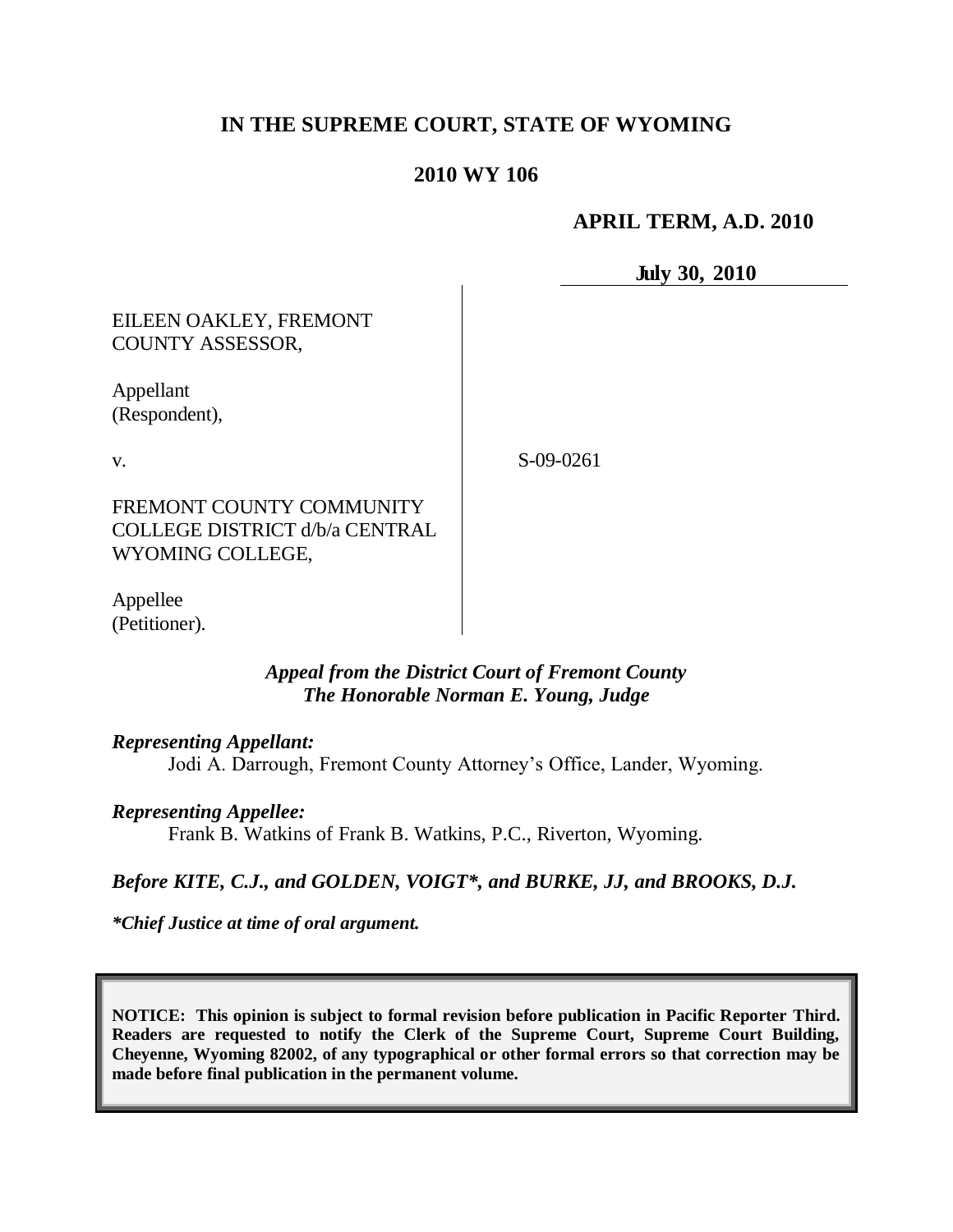#### **BROOKS**, **District Judge**.

[¶1] The Fremont County Assessor (the Assessor) appeals from a decision of the district court exempting from taxation certain property in Riverton owned by Central Wyoming College (CWC). We reverse because the district court's holding was not in accordance with Article 15, § 12 of the Wyoming Constitution.

#### **ISSUE**

[¶2] The parties agree that the sole issue on appeal is whether certain lots within CWC's business park are exempt from taxation based on their current use.

#### **FACTUAL BACKGROUND**

[¶3] CWC is a public, non-profit, fully accredited, two-year community college that was established in 1966. CWC is primarily funded by state and local taxes, scholarship funds, tuition, and fees. CWC established a business park in 1967 to generate revenue from the leasing of land owned by the college. The CWC Foundation manages the business park property pursuant to a long-term management lease with CWC. Community college foundations are recognized by statute for the purpose of raising additional revenues for the college. Wyo. Stat. Ann. § 21-16-1102 (a)(iii) (LexisNexis 2009).

[¶4] CWC currently owns 333 acres; 193 acres are contiguous in Riverton and include 50 acres comprising the business park. Twenty-five acres of the business park are divided into lots, and have been developed and leased by CWC to 10 for-profit tenants. These 25 acres and lots are the subject of this appeal.

[¶5] The lots in question are leased to a daycare facility, a law office, a doctor's office, an investment company, a development company, and other private businesses that are independent from and unrelated to CWC. The business park tenants are, in theory, selected to enhance the educational purpose of the college and may provide internships. The record does not indicate, however, that any of the businesses actually hire, train, or have any significant contact with students, staff, or faculty of CWC. Neither the Assessor nor CWC contend otherwise. The revenues derived by the business park are collected and managed by the CWC Foundation. The Foundation receives a fee and the residual income is used for CWC student scholarships, programs, and activities.

[¶6] The Assessor issued a 2007 Notice of Tax Assessment for the business park property leased to the for-profit tenants. The Assessor concluded that because the subject property was being leased for commercial profit, it was subject to taxation. CWC protested the tax assessment and a hearing was held before the Fremont County Board of Equalization. That board affirmed the decision of the Assessor. It specifically found: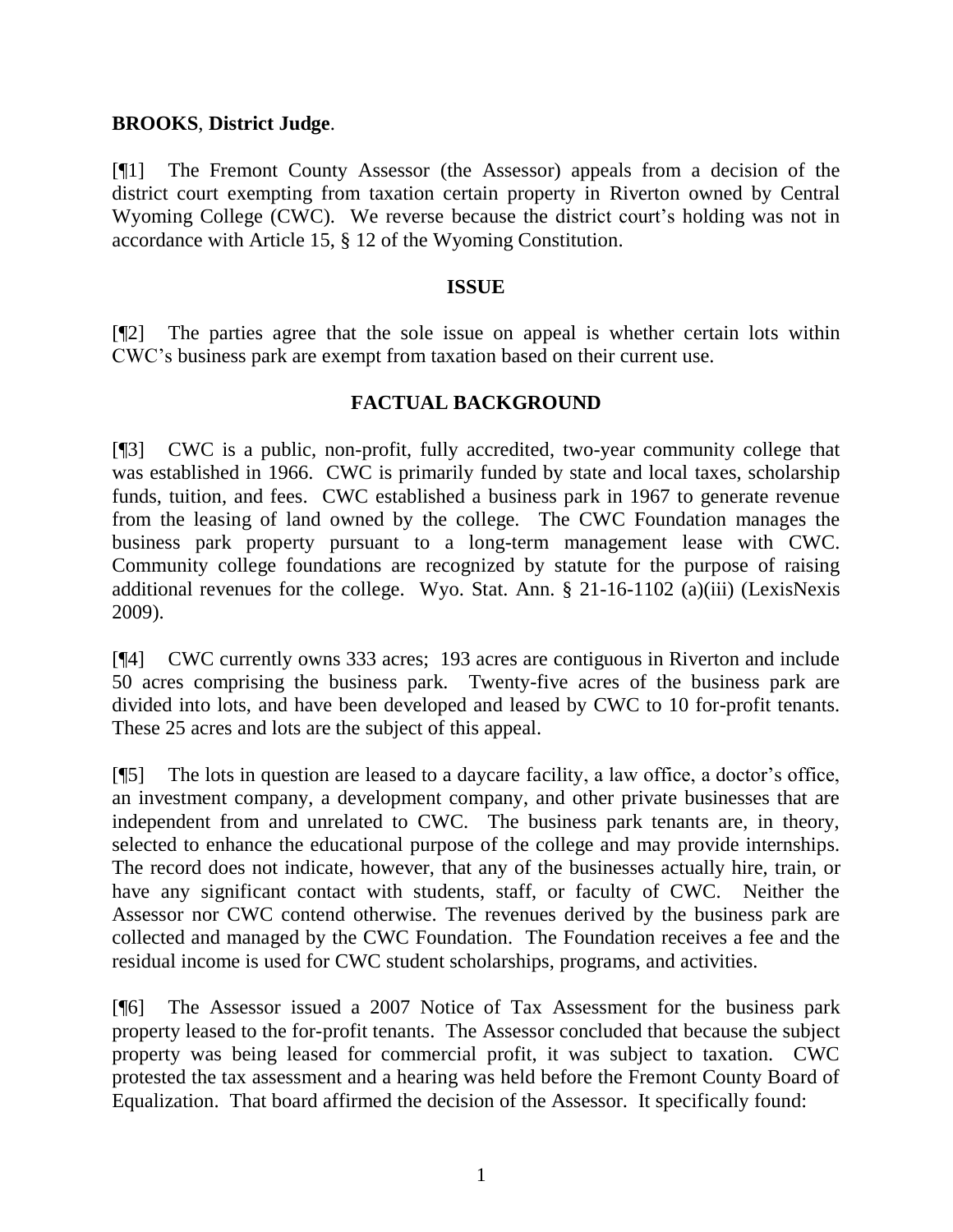4. All lots involved in this protest are leased and all Lessees are private individuals or business entities and thus, the primary use of the lots in question are used for a commercial purpose.

5. All these Lessees are in a commercial venture in that, as the Assessor['s] uncontroverted testimony indicates each exists to obtain profit, that each sells a product or service, that none are exempt under the Internal Revenue Service tax code . . . .

[¶7] CWC appealed the matter to the State Board of Equalization. The State Board heard the matter and affirmed the decision of the County Board. CWC next filed a Petition for Review in the Ninth Judicial District Court. The district court reversed the decision of the State Board of Equalization. The court found that the business park was reasonably necessary to the efficient operation and maintenance of CWC. The district court noted that the original plan for the business park was to help provide for the technical and vocational education of its students. The court also emphasized that taxing CWC would result in the useless endeavor of having one government entity taxing another.

#### **STANDARD OF REVIEW**

[¶8] Administrative action is reviewed pursuant to Wyo. Stat. Ann. § 16-3-114(c) (LexisNexis 2009), which provides in pertinent part:

> (c) To the extent necessary to make a decision and when presented, the reviewing court shall decide all relevant questions of law, interpret constitutional and statutory provisions, and determine the meaning or applicability of the terms of an agency action. In making the following determinations, the court shall review the whole record or those parts of it cited by a party and due account shall be taken of the rule of prejudicial error. The reviewing court shall:

(ii) Hold unlawful and set aside agency action, findings and conclusions found to be:

. . . .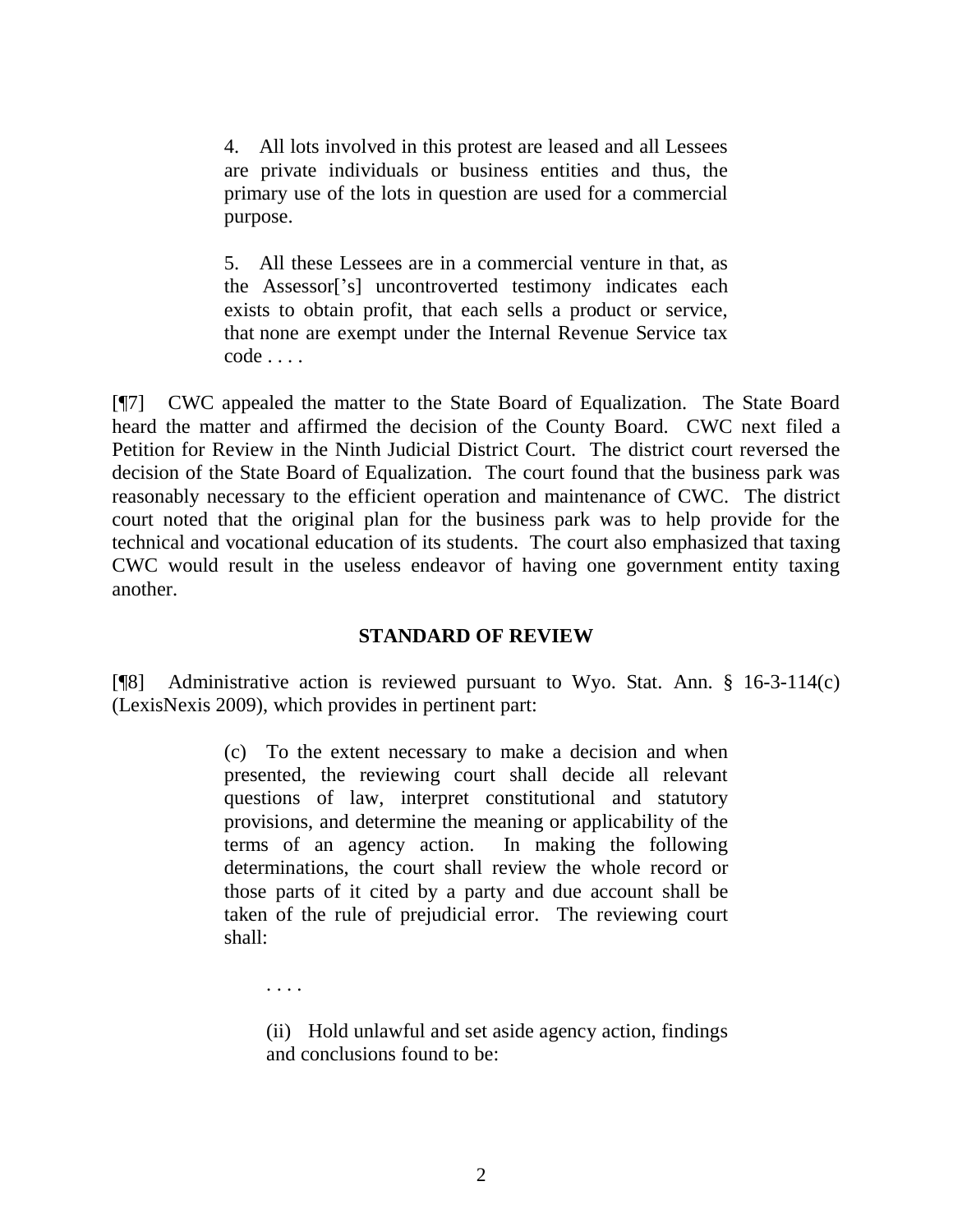(A) Arbitrary, capricious, an abuse of discretion or otherwise not in accordance with law;

. . . .

(C) In excess of statutory jurisdiction, authority or limitations or lacking statutory right;

. . . ; or

(E) Unsupported by substantial evidence in a case reviewed on the record of an agency hearing provided by statute.

[¶9] The Supreme Court reviews both the agency's findings of fact and conclusions of law. "[C]onsiderable deference is accorded to the findings of fact of the agency, and this Court does not disturb them unless they are contrary to the overwhelming weight of evidence." *Amoco Prod. Co. v. Wyo. State Bd. of Equalization*, 12 P.3d 668, 671 (Wyo. 2000)."An agency's conclusions of law can be affirmed only if they are in accord with the law. Our function is to correct any error that an agency makes in its interpretation or application of the law*.*" *EOG Res., Inc. v. Wyo. Dep't of Revenue*, 2004 WY 35, ¶ 12, 86 P.3d 1280, 1284 (Wyo. 2004) (citation omitted).

[¶10] No deference is afforded the appellate review conducted by the State Board or by the district court. *Laramie County Bd. of Equalization v. Wyo. State Bd. of Equalization*, 915 P.2d 1184, 1188 (Wyo. 1996). An independent inquiry into the matter is conducted, just as if it had proceeded directly to the Supreme Court from the agency. *Wyo. Dep't of Revenue v. Guthrie*, 2005 WY 79, ¶ 11, 115 P.3d 1086, 1091 (Wyo. 2005).

#### **DISCUSSION**

[¶11] The Wyoming Constitution at Article 15, § 12 provides:

The property of the United States, the state, counties, cities, towns, school districts and municipal corporations, when used primarily for a governmental purpose, and public libraries, lots with the buildings thereon used exclusively for religious worship, church parsonages, church school and public cemeteries, shall be exempt from taxation, and such other property as the legislature may by general law provide.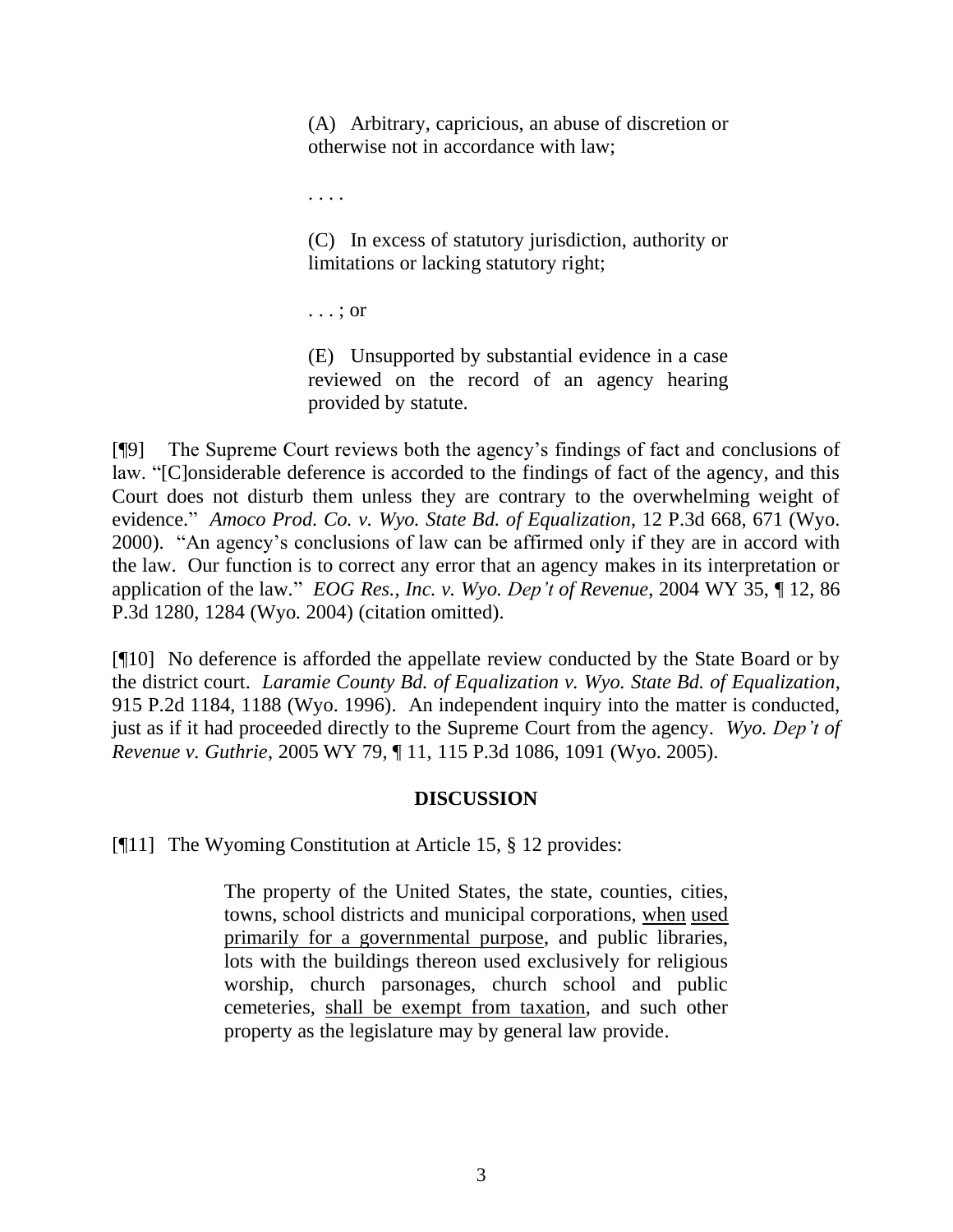(Emphasis supplied.) Similarly, Wyo. Stat. Ann. § 39-11-105(a)(i-v) (LexisNexis 2009) provides that property owned and used by a state, county, school district, city, or town that is used primarily for a governmental purpose is exempt from taxation.

[¶12] The parties agree that the CWC property is tax exempt if used primarily for a governmental purpose. CWC asserts that the business park property at issue was intended to enhance the educational purpose of the college. Furthermore, CWC points out that the leased property generates revenue that is used for the college's support and maintenance. The Assessor contends to the contrary that the lessee's use of the property is clearly non-governmental and therefore is taxable.

[¶13] In 1956, Article 15, § 12 of the Wyoming Constitution was amended to provide an exemption for governmental property only when used "primarily for a governmental purpose." Prior to that time the Constitution provided that all property of the state, counties, cities, towns, and school districts was exempt from taxation. Thus, the amendment to Article 15, § 12 shifted the exempt status from property ownership to property use. *See Town of Pine Bluffs v. State Bd. of Equalization*, 79 Wyo. 262, 333 P.2d 700, 703-04 (Wyo. 1958).

[¶14] This Court has, on several occasions, acknowledged that property use is the critical issue in determining tax-exempt status. In *City of Cheyenne v. Sims*, 521 P.2d 1347, 1348-49 (Wyo. 1974), we held that exemption from taxation is a factual issue which is determined by the use of the property. Similarly, in *Deromedi v. Town of Thermopolis (In re Deromedi*), 2002 WY 69, ¶ 10, 45 P.3d 1150, 1154 (Wyo. 2002), this Court stated that the mere ownership of property by a governmental entity does not exempt the property. The property must be used primarily for a governmental purpose.

[¶15] In *City of Cheyenne v. Bd. of County Comm'rs of Laramie County*, 484 P.2d 706 (Wyo. 1971), we dealt with whether certain buildings located on the grounds of the municipal airport were subject to taxation. The buildings were leased to for-profit private persons or entities. Three of the buildings were used as fixed-based operations for the repair, equipping, fueling, and storage of aircraft for the general public. We concluded that such fixed-based operations were a necessary adjunct to the airport, and, therefore, the buildings were tax exempt. One of the other buildings was leased to a Cheyenne ambulance service and still another to a company that principally did airplane repairs and other services for the United States Government. This Court affirmed the district court's finding that these last two buildings were not primarily for a government purpose and were subject to taxation. We ultimately found that "[t]he test . . . is whether or not those buildings were primarily used . . . as reasonably necessary or essential facilities to the efficient operation and maintenance of the airport." *Id*. at 709 (emphasis supplied). It is important to note, however, that the mere renting of the governmental property to a private entity engaged in a profit-making venture does not necessarily render that property taxable. A governmental entity can accomplish a governmental purpose through